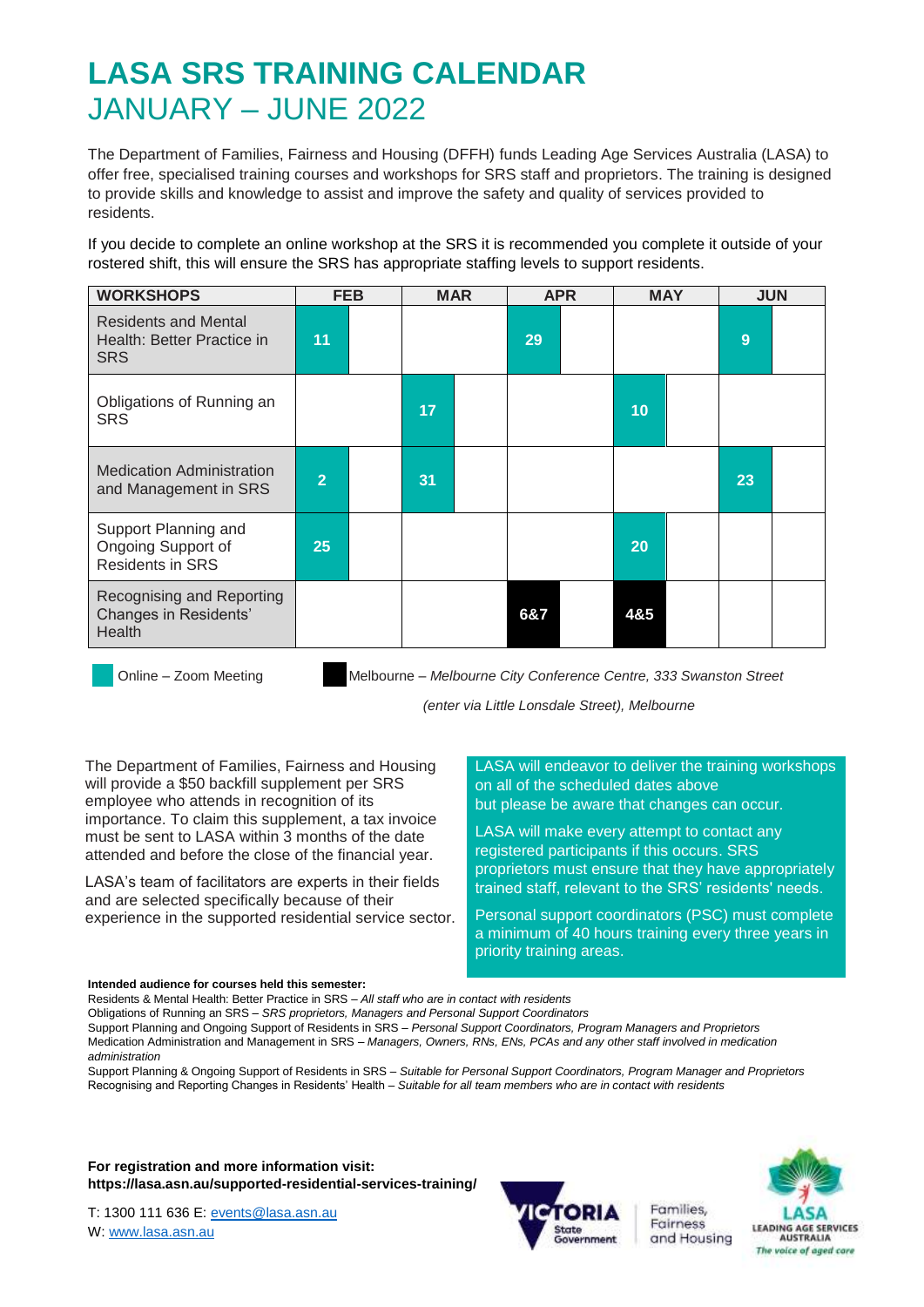# **LASA SRS TRAINING CALENDAR** JANUARY – JUNE 2022

*Further information on workshop dates:*

### **Residents and Mental Health: Better Practice in SRS**

This workshop is 2 x 90min online meetings with a 1-hour lunch break from 1:00pm – 2:00pm

| $11:00$ am – 12:30pm               | 90 minutes online learning |
|------------------------------------|----------------------------|
| $12:30 \text{pm} - 1:30 \text{pm}$ | <b>BREAK</b>               |
| $1:30 \text{pm} - 3:00 \text{pm}$  | 90 minutes online learning |

- Friday, 11 February 2022 @ 11:00am 3:00pm
- Friday, 29 April 2022 @ 11:00am  $-$  3:00pm
- Thursday, 9 June 2022 @ 11:00am 3:00pm

### **Obligations of Running an SRS**

This workshop is  $2 \times 120$  minute (2-hours) online meetings with a 1-hour lunch break from 12:00pm – 1:00pm

| 10:00am - 12:00pm                 | 120 minutes online learning |
|-----------------------------------|-----------------------------|
| 12:00pm – 1:00pm                  | <b>BREAK</b>                |
| $1:00 \text{pm} - 3:00 \text{pm}$ | 120 minutes online learning |

- Thursday, 17 March 2022 @ 10:00am 3:00pm
- Tuesday, 10 May 2022 @ 10:00am 3:00pm

#### **Medication Administration and Management in SRS**

This workshop is 2 x 90 minute online meetings with a 1-hour lunch break from 12:30pm – 1:30pm

| $11:00am - 12:30pm$                | 90 minutes online learning |
|------------------------------------|----------------------------|
| $12:30 \text{pm} - 1:30 \text{pm}$ | <b>BREAK</b>               |
| $1:30 \text{pm} - 3:00 \text{pm}$  | 90 minutes online learning |

- Wednesday, 2 February 2022 @ 11:00am 3:00pm
- Thursday, 31 March 2022  $@$  11:00am 3:00pm
- Thursday, 23 June 2022 @ 11:00am 3:00pm



Families, Fairness

and Housing